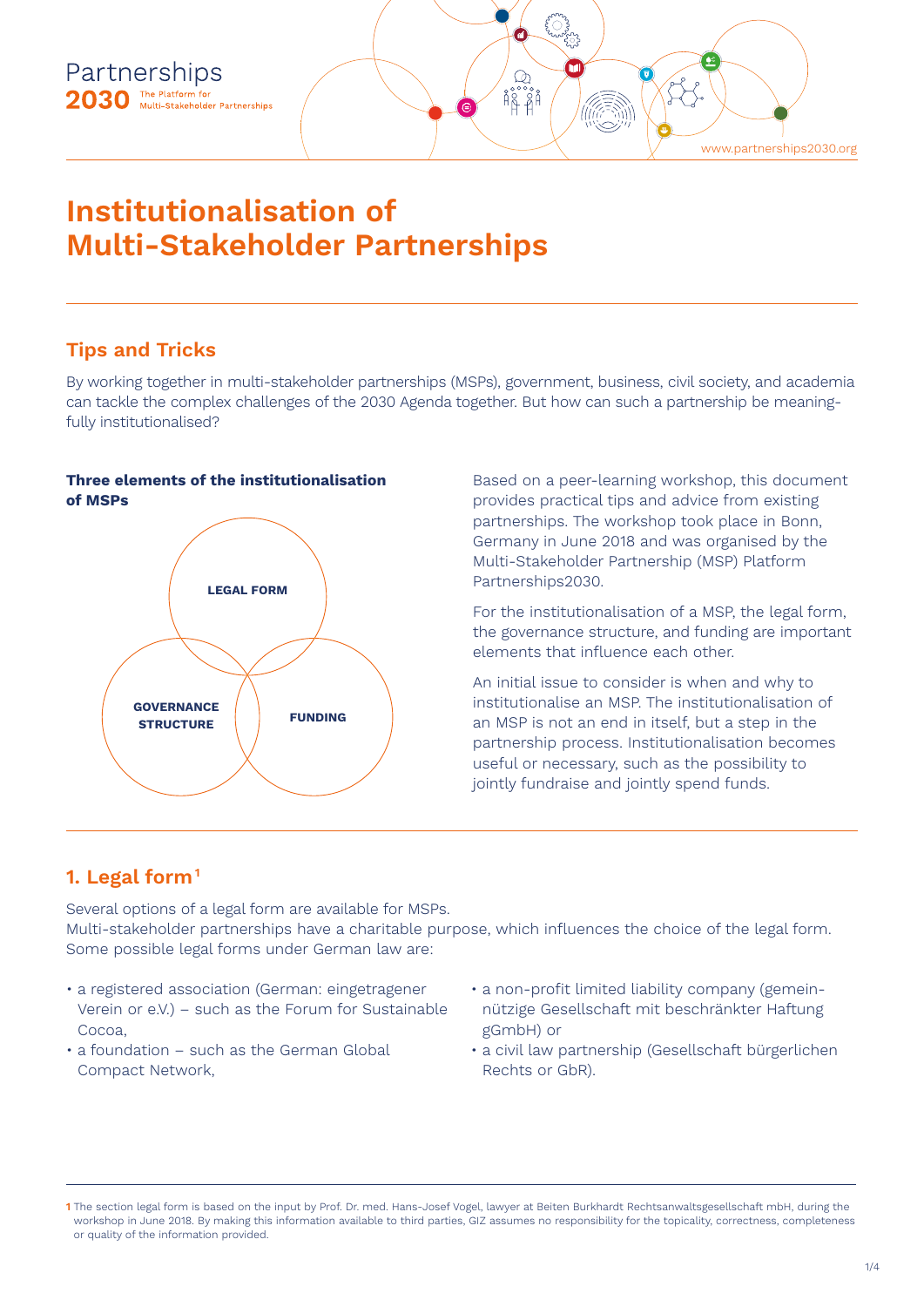

## The following key questions are helpful for considering the legal form in Germany:

#### **1. Are sufficient basic assets available to pursue the purpose?**

- $Yes? \rightarrow Foundation coneivable.$
- $No? \rightarrow$  Foundation not possible.

#### **2. Is there a fairly stable group of people?**

- Yes?  $\rightarrow$  A non-profit limited liability company (gGmbH) conceivable.
- No?  $\rightarrow$  Association (e.V.) more suitable.

#### **3. Is (non-profit) economic activity the goal?**

Yes?  $\rightarrow$  (g)GmbH.

No?  $\rightarrow$  Association (e.V.).

Additionally, the following questions are relevant for the German context:

#### **1. Does an MSP always have to have a legal form?**

No. A cooperation is also possible without legal form.

#### **2. When does an MSP have a legal form?**

A partnership is automatically regarded as a civil law partnership (GbR) as soon as several (at least two) parties promote a common purpose through contributions. A proactive choice of legal form is generally recommended. Emerging MSPs should deal with this topic in due time.

#### **3. What do I need to know about a civil law partnership (GbR)?**

If there is no contract, the rules on the GbR from the Civil Code (Bürgerliches Gesetzbuch or BGB) apply, §§ 705-740 BGB. However, these rules do not always fit. According to the law, each shareholder can terminate the GbR at any time, without a secured continuation. In a GbR, the shareholders are also fully liable for the liabilities of the partnership.

#### **4. Does the legal form affect the governance structure of an MSP?**

Yes, depending on the legal form, there are mandatory and subsequent regulations that affect the right to vote and the forms of liability. It makes sense to consider the legal form, the governance structure, and the funding as a whole.

#### **5. Which legal form should an MSP choose if it operates and implements mainly in countries other than Germany?**

This depends on the countries in which the MSP operates. One of the many options is a Swiss association, which may prove useful for many organisational units, an International Association under Belgian law (a legal form chosen by many NGOs working in the EU) or the foundation model under Dutch law.

#### **6. What else should be considered?**

The following questions should be noted:

- who should be essential the members or the board?
- which decision mechanisms are wanted? Options are consensus, majority vote with simple or qualitative majority and a right of veto.
- how are funds collected? How are they taxed?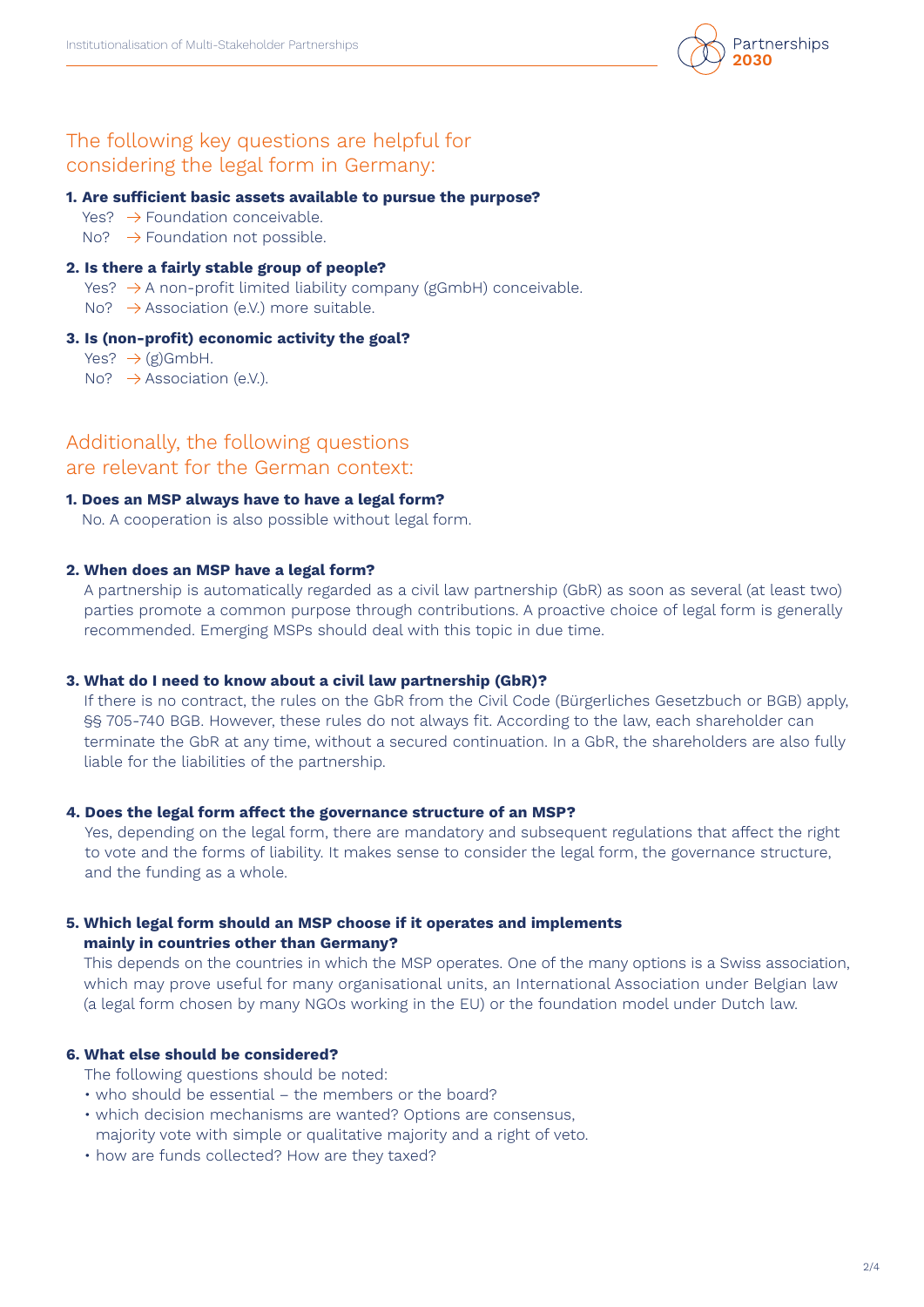

As soon as the actors have agreed on certain structures, a form of cooperation, and a long-term goal of the MSP is clear, it is helpful to seek legal advice in order to discuss the specific legal options available and to clarify the next steps.

### **2. Governance structure**

The governance structure is another element of the institutionalisation of an MSP. The purpose of a governance structure is to define joint decision-making and joint implementation. As MSPs deal with a wide range of sustainable development themes, partnerships, and their objectives are also multifaceted. Therefore, there is no 'one-size-fits-all' governance structure that can be applied to all MSPs.

However, during the workshop and in the evaluation of various studies, it was apparent that certain structures and bodies are widespread, which are explained below. The governance structure should be kept as simple as possible to avoid unnecessary effort. Especially at the beginning, as well as in smaller MSPs, simplified versions of the bodies could be a good option.

#### **General Assembly:**

The general assembly (also known as member forum or membership platform) usually unites all members and participants of the MSP. The general assembly provides space for exchange between the stakeholders, which often forms the foundation of the MSP through face-to-face meetings (usually 1–2 annually) or digital communication.

Other features include:

- election of the steering committee,
- mandating the steering committee and
- adoption and signing of (public) obligations (such as memorandum of understanding or terms of reference defining tasks and duties of members).

#### **Steering Committee:**

The steering committee (also known as board, board of directors or steering group) is commonly the decision-maker of the MSP. The executive power is often shared equally amongst actors from the different stakeholder groups - government, business, civil society, and academia - to anchor the principle of equality in the governance structure. The members of the steering committee are typically elected by the general assembly. The steering committee is responsible for the strategic orientation of the partnership.

Other features include:

- setting the decision mechanism (consensus, majority vote, right of veto, et cetera),
- making decisions,
- defining the strategy of the partnership,
- administration of the budget,
- commissioning of the secretariat for administrative and logistical work,
- reporting to the general assembly on decisions as well as
- in some cases: Mandating the working groups on the content of the work.